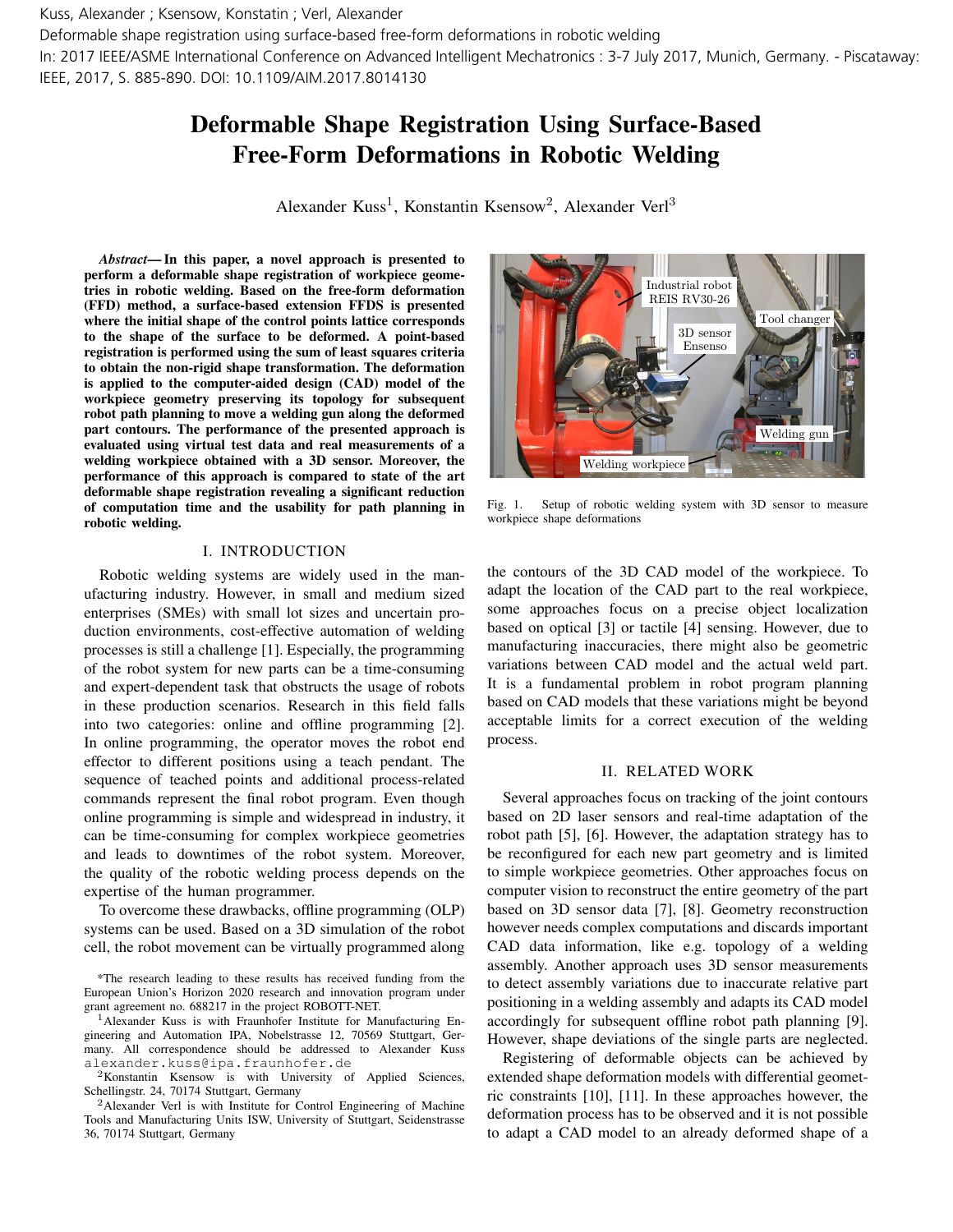workpiece geometry. Other approaches apply finite element methods (FEM) to integrate the parts' physical behavior into the registration process [12], [13], which however requires complex models and intensive computations.

Other approaches use free-form deformations (FFD) introduced by Sederberg et al. [14] as a basis for a non-rigid registration. The basic idea of FFD is to deform an object geometry by manipulating a lattice of control points containing the object. An extention of the FFD method to user-defined control lattices in the context of object design is proposed in [15]. Hsu et al. presented an approach to use FFD methods by manipulating the shape of an object directly which builds the basis for using FFD in non-rigid registration [16]. Much of the work in non-rigid registration based on FFD methods is done in the field of medical image registration [17], [18] using intensity-based methods. However, if landmarks are used in image registration approaches, they can also be used for point-based registration of geometry models represented as CAD data. A landmark-based image registration for 2D images using FFD with hierarchical B-Splines is presented in [19]. A similar approach is presented in [20], which is also applied to registration of 3D polygonal mesh data for face scan matching. In [21], a point-based registration of 2D images using FFD is presented. By introducing a linear system of control points, the size of the resulting matrix only depends on the size of the control point lattice improving computational efficiency. However, in all these approaches the deformed object is entirely enclosed by the control lattice of the FFD leading to a high number of control points and respective computational efforts to compute the deformations.

In this paper, a novel approach is proposed to perform a deformable shape registration based on a surface-based extension of the FFD method. It can be applied to CAD model geometries preserving topology information for subsequent robot path planning on welding parts.

This paper is structured as follows: In Section III, the approach for surface-based free-form deformation is presented. Section IV presents the validation of the proposed approach using virtual sensor data. Moreover, a validation is performed using sensor measurements of a real welding workpiece. Finally, conclusions are presented in Section V.

## III. APPROACH

# *A. General concept for robot program planning based on deformable shape registration*

The overall concept for robot program planning based on deformable shape registration is shown in Fig. 2 and consists of three main steps:

In step 1, a 3D point cloud is generated from the nominal CAD model of a product geometry. The resulting point cloud and a 3D sensor measurement of the real product geometry are used to perform a rigid and global registration. This is done by using point cloud matching based on the iterative closest point (ICP) method as presented in the authors' previous work [9], but is not focus of this paper. In step 2, point clouds are generated for each surface of the



Fig. 2. Overall concept for robot program planning based on rigid and non-rigid registration

product geometry. A surface-based deformable registration is performed for each of these surfaces to account for local deformations and to generate an updated CAD model of the welding assembly. Finally in step 3, this updated CAD model is used as an input for robot program planning.

The focus of this paper is on the deformable shape registration in step 2, which is detailed in the following.

#### *B. Deformable shape registration using surface-based FFD*

The objective of deformable shape registration is to compute a deformation function that matches corresponding points of a source and a target point cloud. The source point cloud can be derived from a parameteric surface of the objects' CAD model, whereas the target point cloud can be obtained by measurements of the corresponding surface on a real workpiece. Let  $S = \{\vec{s}_q\}$  be the source point cloud and  $T = \{\vec{t}_r\}$  be the target point cloud with the points  $\vec{s}_q$  and  $\vec{t}_r$ in 3D space for  $q = 1, ..., N_q$  and  $r = 1, ..., N_r$ . To perform a non-rigid registration for  $S$  and  $T$ , a local deformation field  $L(p)$  using space warping models can be applied. We choose the free-form deformation method (FFD) based on B-splines introduced by Sederberg et al. [14] that enables shape deformation by manipulation of a grid of control points. In order to deform a 3D shape with FFD methods, a rectangular 3D grid of control points is applied enclosing the entire shape [22] as shown in Fig. 3 (a). Let  $P = P_{i,j,k}$  be the control lattice with  $i = 0, ..., N_i-1, j = 0, ..., N_j-1$  and  $k = 0, ..., N<sub>k</sub> - 1$  enclosing the source shape. In the initial rectangular configuration without deformation, the control lattice is denoted as  $P^0$  and in the deformed configuration as  $P = P^0 + \Delta P$ . Supposing a deformation of the control point lattice from  $P^0$  to P, the deformation of any point  $p = s_q = (x, y, z)$  of the source point cloud S can be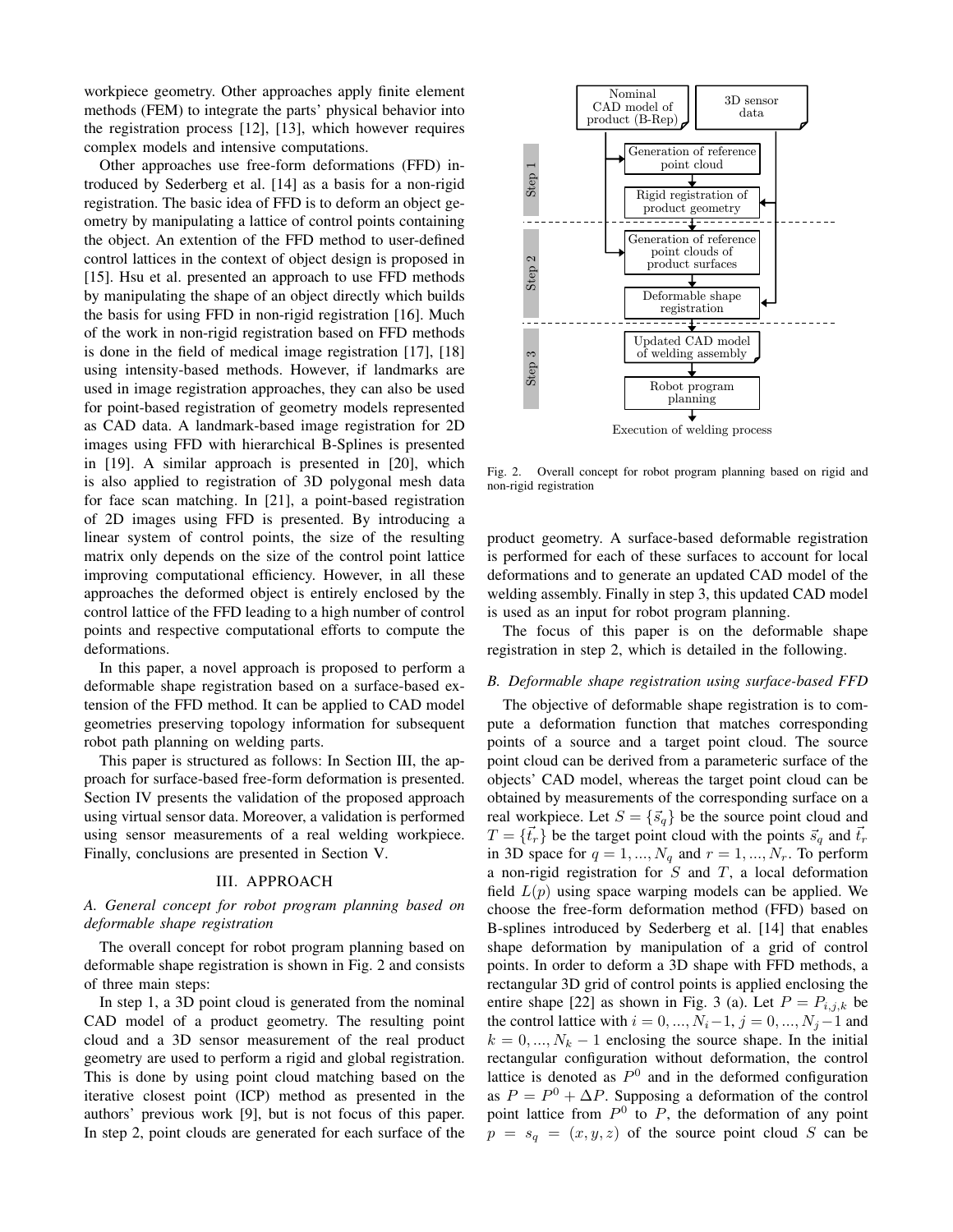

Fig. 3. Deformation of object geometry in 3D space using (a) FFD with 3D control point lattice and (b) FFDS with surface-based control point lattice

represented by a deformation using cubic B-splines (with order 4) of the following form:

$$
L(p) = \sum_{i=0}^{l} \sum_{j=0}^{m} \sum_{k=0}^{n} N_{i,4}(s) N_{j,4}(t) N_{k,4}(u) P_{i,j,k}
$$
 (1)

where  $l = N_i - 1$ ,  $m = N_j - 1$  and  $n = N_k - 1$ . Here,  $s, t, u \in [0, 1]$  are the parameters of p in the B-spline volume segment defined by the 3D-control lattice.  $N_{i,4}(s)$ ,  $N_{i,4}(t)$  and  $N_{k,4}(u)$  represent the respective normalized cubic B-spline functions. In this case, the deformation of any point  $p$  is a linear function of 64 control points [16]. Using a fine resolution of the control point lattice, this may lead to high computation times. Moreover, the rectangular grid of control points enclosing a single face of the product geometry may result in many points that are not effected by the deformation, but have to be included in the calculation of  $L(p)$ .

Thus, we propose an approach for deformable shape registration using FFD methods with a different control point lattice, that is derived directly from the surfaces of the objects' CAD model. Fig. 3 shows the difference between state of the art FFD application with 3D control lattice (a) and the proposed approach using FFD with a surface-based control point lattice (b).

Let  $\tilde{P}_{i,j}$  be the control point lattice with  $i = 0, ..., N_i - 1$ and  $j = 0, ..., N_j - 1$  that is defined in the source surface  $f(u, v)$  with  $u, v \in [0, 1]$  to be deformed. In the initial configuration without deformation, the control lattice  $\tilde{P}_0$  can be obtained directly from the respective surface model of the boundary representation (B-rep) of the objects' CAD model. B-rep CAD data is widely-used in production and supported by various open exchange formats like i.e. STEP (see ISO 10303). The deformed configuration is then denoted as  $\tilde{P} = \tilde{P}_0 + \Delta \tilde{P}$ . Using cubic B-splines, the deformation of any point  $p = s_q = (x, y, z)$  on the source surface is then represented by:

$$
\tilde{L}(p) = \sum_{i=0}^{m} \sum_{j=0}^{n} N_{i,4}(u) N_{j,4}(v) \tilde{P}_{i,j}
$$
 (2)

where  $m = N_i - 1$  and  $n = N_j - 1$ . The parameters  $u, v$ represent p within the B-spline surface.  $N_{i,4}(u)$  and  $N_{j,4}(v)$ are the normalized cubic B-spline functions. Here, the deformation of any point p only depends on 16 control points. From Equ. 2 the following matrix equation can be deduced to describe the difference  $\Delta p$  between the position of a point after the deformation compared to its initial position:

$$
\Delta p = B \Delta \tilde{P} \tag{3}
$$

However, in the case of deformable shape registration, the deformation is unknown, whereas point displacements are given. Hence, to solve for the deformation  $P$ , we use the pseudoinverse  $B^+$  that represents an optimal least-square solution as detailed in [16], [23]:

$$
\Delta \tilde{P} = B^+ \Delta p \tag{4}
$$

The algorithm to obtain the deformation field that matches the source points  $S$  with the target points  $T$  involves the following steps:

- 1) Set the control lattice parameters  $N_i$  and  $N_j$
- 2) Compute the control lattice
- 3) For each point in  $S$  determine its closest neighbour in  $T$
- 4) Solve Equ. 4 to obtain the deformation
- 5) Apply the deformation on the source shape

As the deformation represents as a B-spline function, it can also be applied on all other elements that are defined in the original surface, like i.e. boundary curves and edges. This enables a direct adaptation of the original B-rep CAD model of the product according to the computed deformations.

## IV. EXPERIMENTAL VALIDATION

The validation of the proposed approach is performed on a typical welding workpiece. Fig. 4 (a) shows the workpiece geometry without deformation and a weld seam contour. In Fig. 4 (b), the deformed workpiece and the effect on the weld seam contour is visualized.



Fig. 4. Geometry of welding workpiece (a) without deformation and (b) with deformation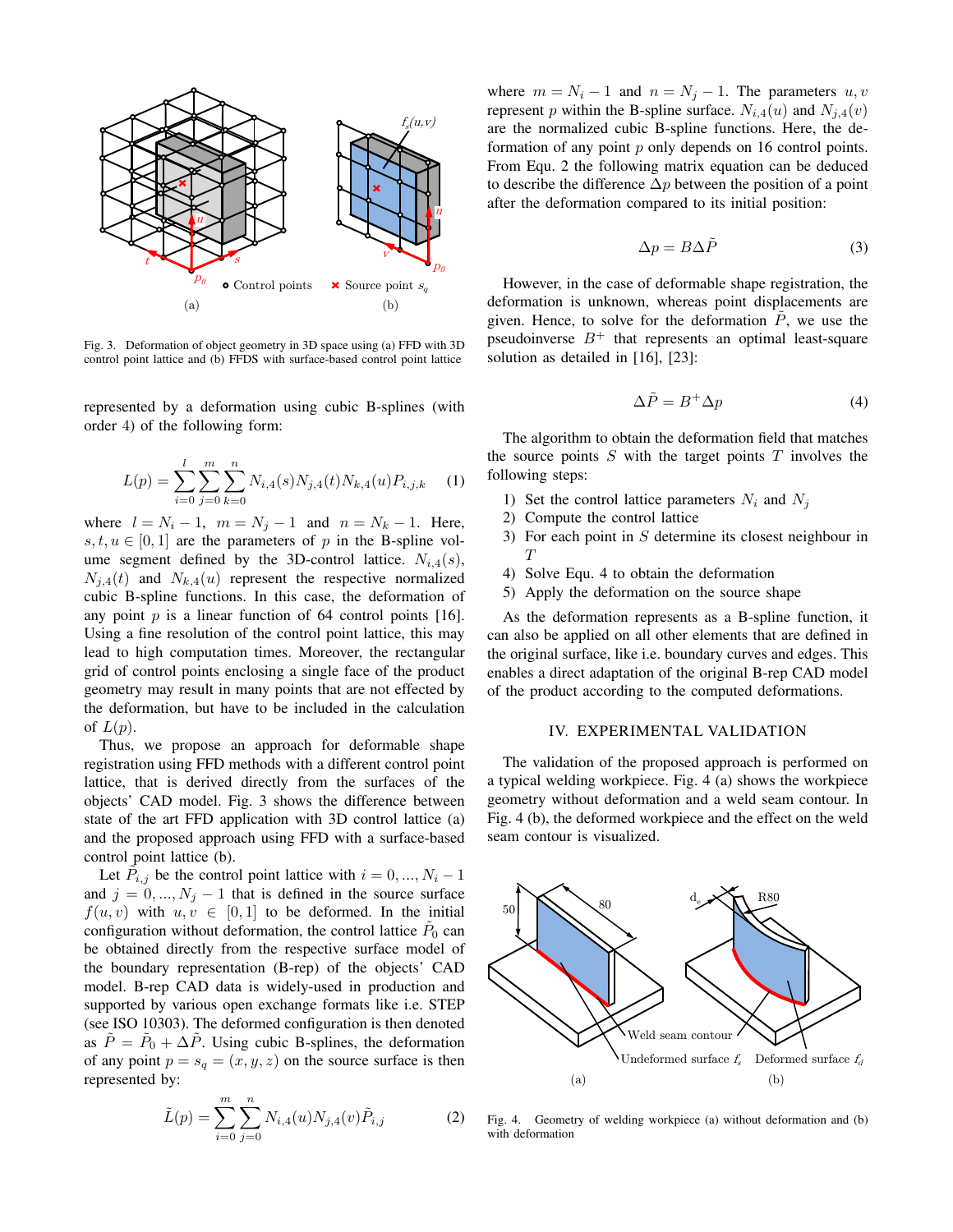## *A. Virtual Test Case*

In a first test case, virtual sensor data is used to perform an evaluation without additional influences, like e.g. sensor noise. To obtain virtual sensor data, a target point cloud T is generated on the deformed B-rep CAD surface  $f_d$  shown in Fig. 4 (b). The points of  $T$  are randomly distributed on the surface with an average point distance of 0.2 mm which corresponds to the resolution of the optical 3D sensor in the real robot system presented in Fig. 1.

The source points  $S$  are generated on the undeformed surface  $f_s$  of the objects' B-rep CAD model indicated in Fig. 4 (a). A uniform grid is used with equidistant points. In this test case,  $f_s$  is a plane surface. However, the approach can also be applied to other surface types, like i.e. cylindrical or B-spline surfaces.

The focus of the experimental validation is to evaluate the performance of the proposed FFDS approach for different numbers of source points and control points. The performance indicators are calculation time and matching accuracy. Calculation times are measured for computations performed with an Intel quad-core processor 2.8 GHz and 16 GB RAM. To measure the matching accuracy, an additional point cloud  $M$  is generated on the undeformed surface  $f<sub>S</sub>$  with random point distribution and an average point distance of 0.2 mm. After applying the calculated deformation on  $M$ , corresponding points in  $T$  are computed using k-d tree search. The resulting average Euclidean point distance represents a measure for the matching accuracy. Fig. 5 (a) shows the source point cloud  $S$  with 36 points, the target point cloud  $T$  with 104,705 points and the control point lattice with 25 control points without deformation. Moreover, a polygonal mesh of the undeformed surface  $f<sub>s</sub>$  is displayed. In Fig. 5 (b), the resulting control lattice deformation after calculation of the FFDS is visualized as well as the applied deformation on the original surface and on the point cloud M.

The results of the proposed approach are compared to a state of the art FFD algorithm by Hsu et al. [16] (FFD-HSU) that uses a 3D control point lattice as indicated in Fig. 3 (a).



Fig. 5. Visualization of virtual sensor data  $T$ , source point cloud  $S$ and control point lattice of FFDS (a) before deformation and (b) after deformation



Fig. 6. Evaluation of (a) calculation times depending on the number of source points for  $N = 10$  control points per spatial direction for virtual sensor data and (b) matching accuracy depending on number of control points for 400 source points for virtual sensor data

We assume an equal number of control points per spatial direction  $N = N_i = N_j = N_k = N_m = N_n$ . Fig. 6 (a) shows the results of calculation times depending on the number of source points for  $N = 10$ . The FFDS approach shows a linear regression of calculation times, whereas the FFDS-HSU algorithm indicates an exponential regression of calculation time with increasing number of control points. In the case of using 400 source points, the calculation time decreases from 1.67 seconds with the FFD-HSU approach to 0.10 seconds with the proposed approach.

Moreover, Fig. 6 (b) shows the influence of the number of control points on the matching accuracy represented by the average Euclidean distance between  $M$  and  $T$  after the deformation. Using a constant number of 400 source points, the results reveal a stable matching accuracy of around 0.03 mm for a minimum of 25 control points with the FFDS approach. The same accuracy with the FFD-HSU approach is only reached starting from a minimum of 216 control points.

## *B. Test Case with Real Measurement Data of a Welding Workpiece*

The proposed approach is also validated with a real robotic welding system shown in Fig. 1. The end effector of the 6-axis industrial robot is equipped with a 3D stereo camera to measure the workpiece geometry. The 3D camera provides a point cloud of maximum 360,000 points per measurement and has an optimum x-y view field of  $155 \times 118$  mm, which corresponds to an average point distance of around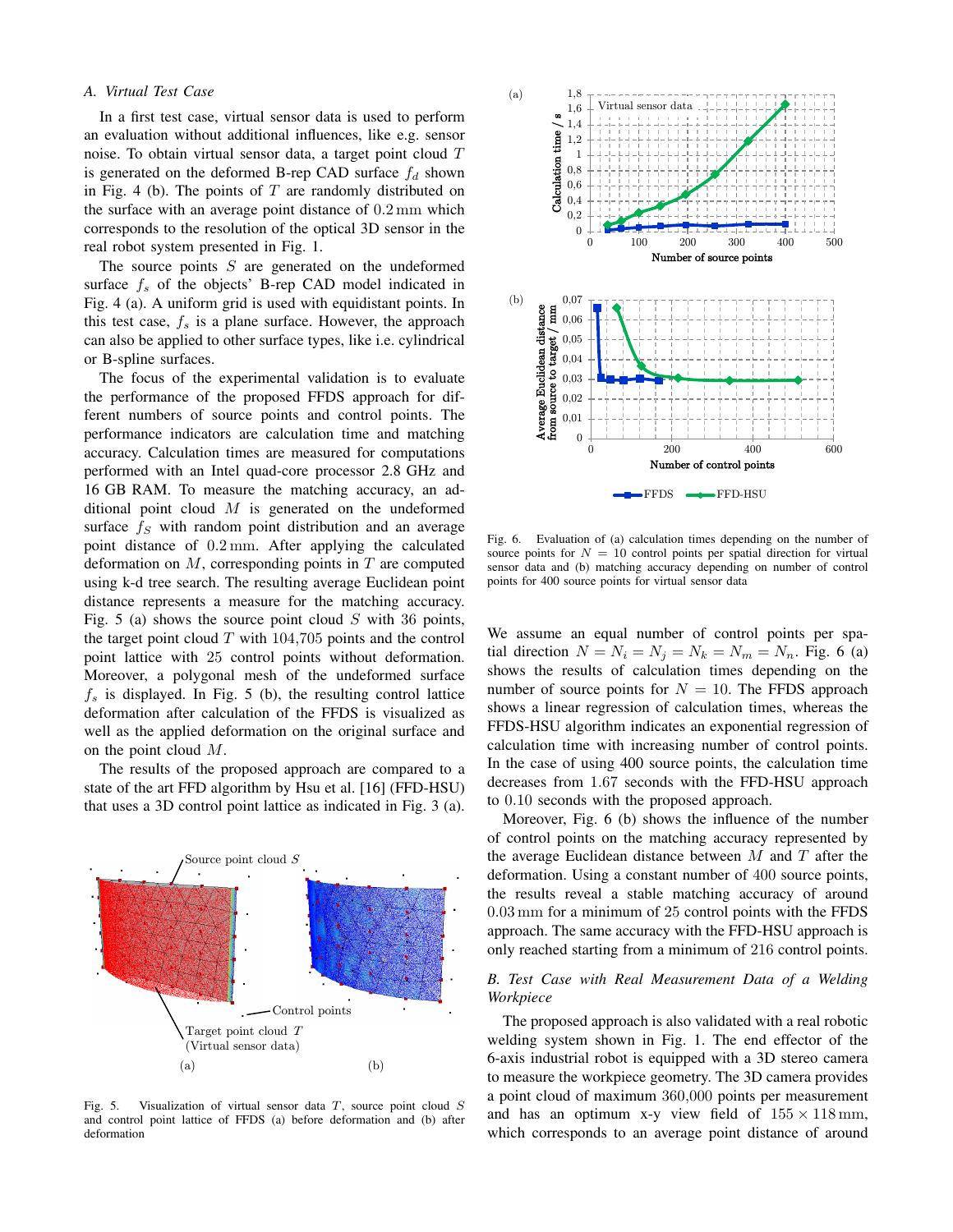0.2 mm in the x-y plane. The z-accuracy of the sensor for a measurement distance of 370 mm is specified with 0.13 mm The evaluation is performed for a real welding workpiece made of non-alloy structural steel shown in Fig. 7. The dimensions correspond to the dimensions in the virtual test case as indicated in Fig. 4 (b).

Fig. 8 (a) shows the target point cloud  $T$  obtained from measurement of the real workpiece geometry including 42,087 points. Moreover, the source point cloud S with 36 source points and the control lattice with 25 control points without deformation are visualized. The resulting control point lattice deformation after computation of the FFDS and the deformation application on the original surface and the point cloud  $M$  is illustrated in Fig. 8 (b).

The focus of this validation is to evaluate the performance of the proposed FFDS approach for real measurement data. Therefore, as in Section IV-A, the influence of the number of source and control points on the calculation time and the matching accuracy is determined. The results are again compared to the results obtained by using the FFD algorithm by Hsu et al. [16] (FFD-HSU) with a 3D lattice of control points.

Fig. 9 (a) shows the results of the deformation computation for different numbers of source points and the respective calculation times. As in the test case for virtual sensor data, calculation times for the FFDS approach indicate a linear regression with increasing number of source points. In the



Fig. 7. Real welding workpiece with deformation



Fig. 8. Visualization of real sensor data  $T$ , source point cloud  $S$  and control point lattice of FFDS (a) before deformation and (b) after deformation



Fig. 9. Evaluation of (a) calculation times depending on the number of source points for  $N = 10$  control points per spatial direction and (b) matching accuracy depending on number of control points for 400 source points for real sensor data

FFD-HSU case, the calculation times show an exponential regression for increasing source point numbers. Using 400 source points, the calculation time decreases from 1.69 seconds with the state of the art FFD approach to 0.10 seconds with the proposed approach. This indicates the benefits of the proposed approach in applications with a high number of point comparisons.

In Fig. 9 (b), the influence of the number of control points on the matching accuracy is evaluated assuming 400 source points. The results show a stable matching accuracy of around 0.15 mm for a minimum of 36 control points with the FFDS approach. In the FFD-HSU case with a 3D control point lattice, a minimum of 343 control points is needed to reach a stable matching accuracy. Moreover, in this case, the average Euclidean distance with around 0.16 mm is slightly higher than with the proposed approach.

## V. CONCLUSION AND FUTURE WORK

In this paper, a novel approach has been proposed for deformable shape registration of workpiece geometries in robotic welding. The approach extends the free-form deformation (FFD) method by introducing a new control point lattice that is derived from the surfaces of the products' CAD model. Here, the parameterized surfaces are extracted directly from the boundary representation (B-rep) CAD model widely-used in production environments. A pointbased registration is performed using the pseudoinverse for an optimal least-square solution. The resulting deformation